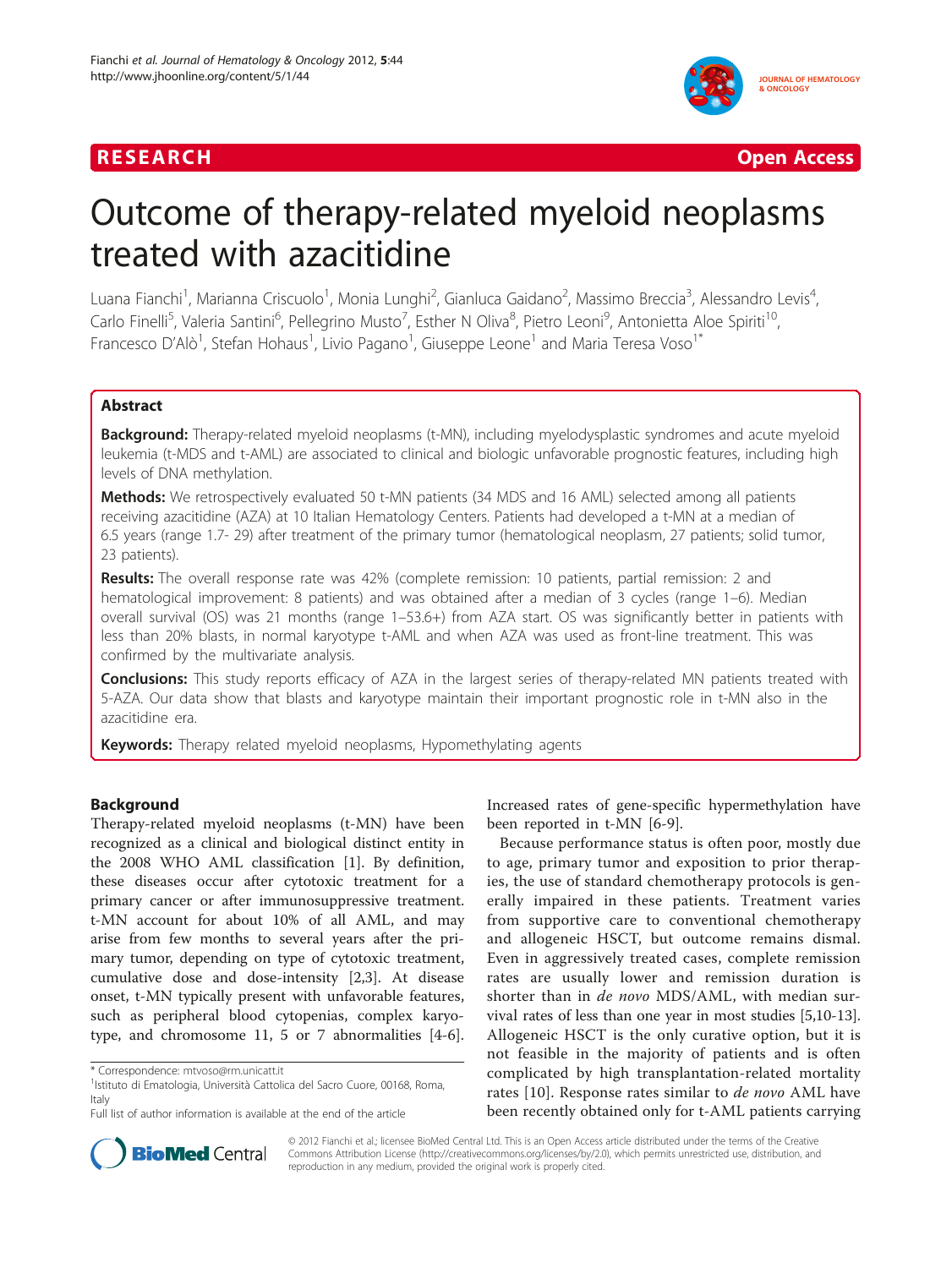$t(15;17)$  or  $t(8;21)$  translocations and included in standard protocols [\[5](#page-5-0)].

During the last few years, hypomethylating agents have been largely used in the treatment of intermediate-2 and high risk MDS [[14](#page-6-0)]. Azacitidine has been shown to be effective also in unfavorable patient sub-groups, inducing response rates up to 60% and improving survival compared to conventional care [[14-16\]](#page-6-0).

Here we report that azacitidine treatment might represent a safe and effective option in t-MN patients, given the biological and clinical characteristic of the disease and the potentially fatal consequences of more aggressive therapies.

# Methods

## Patients and methods

In this multicenter study, we retrospectively collected clinical data of patients diagnosed with t-MN and treated with azacitidine (AZA, Vidaza<sup>TM</sup>, Celgene Corp.) at 10 Italian Hematology Centers. Fifty cases of t-MN consecutively treated with AZA were identified and analyzed among all patients with MDS or AML receiving AZA at the participating centers between October 2005 and August 2011. Criteria for AZA treatment were: diagnosis of t-MN according to the WHO classification, defined as leukemias occurring in patients with a history of prior cytotoxic treatment for a primary tumor. Further criteria were adequate renal and hepatic function, and absence of uncontrolled infections. Patients gave written informed consent to treatment and to the collection of clinical data, in accordance with the Declaration of Helsinki and institutional guidelines.

AZA was started at a median of 1.8 months (range 0– 29) from t-MN diagnosis, at the conventional dose of 75 mg/m<sup>2</sup> daily for 7 days (36 patients, 72%), or at a fixed dose of 100 mg daily for 5, 7 or 10 days (3, 7 and 4 patients, respectively) every 4 weeks. A median of 4 cycles (range 1–23) were administered, with 37.7% of patients receiving 4 or more cycles.

AZA was administered until disease progression, unacceptable toxicity, or patient decision to withdraw consent. Response was assessed according to the modified International Working Group (IWG-2006) criteria [[17,18\]](#page-6-0). We evaluated overall response (OR), including complete remission (CR), partial remission (PR) and hematological improvement (HI) rates, and overall survival.

Adverse events were graded according to the National Cancer Institute Common Toxicity Criteria (CTC-NCI, version 4.0).

#### Statistical analysis

Associations between patient characteristics were analyzed using the Fisher's exact test. Overall survival was

calculated from start of AZA treatment to date of death from any cause or of the last follow-up. Survival curves were estimated using the Kaplan-Meier product limits method. Log-rank test was applied to study survival differences according to patient characteristics. Age  $( \leq 65$ vs >65 y.o.), primary malignancy (hematological vs solid), comorbidity index (HCT-CI) (19), AZA dose (75 mg/ m2 /7 days vs 100 mg/day 10 days vs 100 mg/day 5 or 7 days), WHO diagnosis (RCMD vs RAEB 1/2 vs AML), karyotype (normal vs abnormal), chromosome 7 abnormalities, transfusion dependence, previous treatment (no vs ESA vs hydroxyurea or chemotherapy) were evaluated in the univariate analysis. Cox proportional hazard model was also used for multivariate analysis of factors with prognostic significance in the univariate analysis (blast count >20%; karyotype, previous cytotoxic treatment for t-MDS/AML). Computations were performed using the Stata 10.0 software (Stata Corp., College Station, TX). All tests were two-sided with  $\alpha = 0.05$ .

# Results

# Patient characteristics

The main patient characteristics at diagnosis are reported in Table [1.](#page-2-0) There were 28 males and 22 females, with a median age of 66 years (range 37–84). According to the WHO classification, there were 34 MDS (12 RCMD, 9 RAEB1 and 13 RAEB2) and 16 AML.

All patients had previously received chemotherapy (27 patients, 52%), radiotherapy (9 patients, 17%) or a combination of both (14 patients, 27%) for their primary malignancy.

The primary malignancy was a hematological neoplasm in 27 cases (54%), and a solid tumor in 23 cases (46%). t-MN occurred at a median of 6.1 years (range 0.2 - 29.8 years) from treatment of the primary malignancy (Table [1\)](#page-2-0).

Karyotype was evaluable in 47 patients and was normal in 17 (34%), complex (3 or more aberrations) in 20 (43%), and with a single chromosome abnormality in 10 cases (20%). Deletion or monosomy of chromosome 7 was present as single alteration or in the context of a complex karyotype in 14 patients (30%).

Twenty-six patients (52%) were transfusion-dependent before AZA start [median 2 units of red blood cells (range 1–10) /month and median 5 units of platelets /month (range 1–12)]. Four patients had previously received erythropoietin, and 6 patients had previously been treated with hydroxyurea or standard AML induction therapy, while in 40 patients AZA was used as front-line treatment.

#### Treatment response and overall survival

Treatment response was evaluated in 48 patients (35 MDS and 13 AML) after a median of 3 cycles of AZA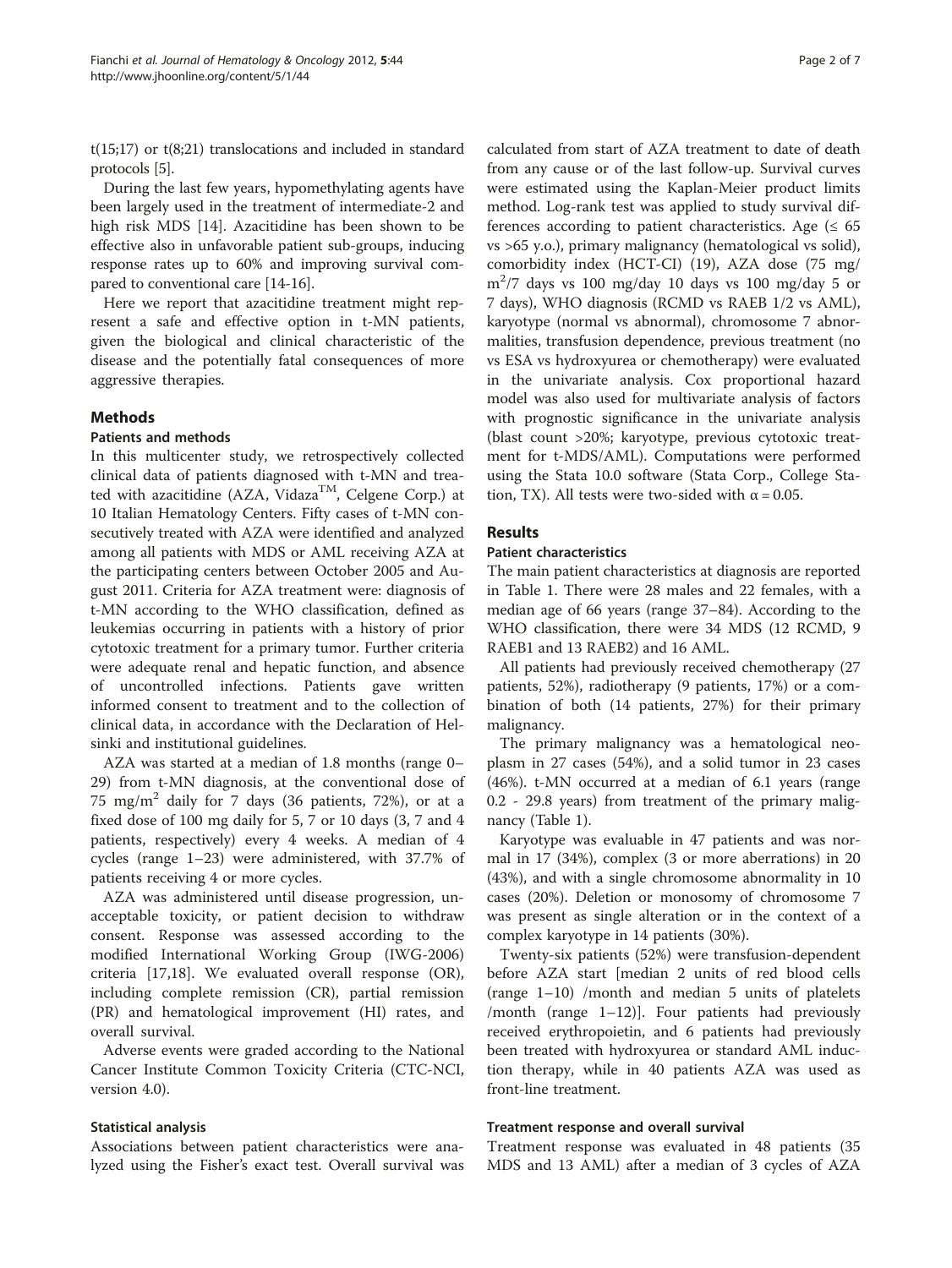<span id="page-2-0"></span>Table 1 Clinical characteristics of 50 patients with t-MN treated with azacitidine

| <b>Patient Characteristics</b>                                                 | n (range)            |
|--------------------------------------------------------------------------------|----------------------|
| Median age (years, median, range)                                              | 66 (37-84)           |
| $Sex$ (M/F)                                                                    | 28/22                |
| <b>ECOG PS</b>                                                                 |                      |
| $0 - 1$                                                                        | 46                   |
| $2 - 3$                                                                        | 4                    |
| Type of t-MDS/AML according to the WHO                                         |                      |
| - AML:                                                                         | 16                   |
| BM-blasts 20-29%                                                               | 5                    |
| BM-blasts ≥30%                                                                 | 11                   |
| - MDS:                                                                         | 34                   |
| <b>RCMD</b>                                                                    | 12                   |
| RAEB1                                                                          | 9                    |
| RAEB <sub>2</sub>                                                              | 13                   |
| <b>Primary malignancy:</b>                                                     |                      |
| - Lymphoproliferative disease                                                  | 19                   |
| - Multiple myeloma                                                             | 3                    |
| - Chronic myeloproliferative disease                                           | 5                    |
| - Breast cancer                                                                | 6                    |
| - Urogenital                                                                   | 9                    |
| - Other                                                                        | 8                    |
| <b>Treatment for Primary Malignancy:</b>                                       |                      |
| - Chemotherapy                                                                 | 27                   |
| - Radiotherapy                                                                 | 9                    |
| - RTx + CTx                                                                    | 14                   |
| Median latency between primary cytotoxic<br>therapy and t-MN diagnosis (years) | $6.1$ $(0.2 - 29.8)$ |
| Median value at diagnosis (range):                                             |                      |
| - White blood cell counts (10 <sup>9</sup> /L)                                 | 2.6 (0.1-26)         |
| - Platelets (10 <sup>9</sup> /L)                                               | 69.5 (5–395)         |
| - Bone Marrow blasts (%)                                                       | $13(1-90)$           |
| - LDH (UI/L)                                                                   | 403 (130-2498)       |
| Median interval between t-MN diagnosis<br>and AZA treatment (months)           | $1.8(0-39)$          |
| <b>Response to treatment:</b>                                                  |                      |
| - Overall response:                                                            | 20 (42%)             |
| - CR                                                                           | 10 (21%)             |
| - PR                                                                           | $2(4.2\%)$           |
| - HI                                                                           | 8 (16.7%)            |
| - Stable disease                                                               | 15 (31%)             |
| - Progression                                                                  | 13 (27%)             |
| - Not evaluable                                                                | 2                    |
| Median cycles number for response                                              | $3$ (range $1-6$ )   |

Legend: RTx: Radiotherapy ; CTx: Chemotherapy; CR: complete remission; PR: partial remission; HI: hematological improvement.

(range 1–6). Two patients received only 1 cycle and interrupted treatment on patient's request (1 patients with stable disease) and due to severe constipation (1 patient). (Table 1). The overall response rate (ORR) was 42%, with complete remission in 10 patients (21%), partial remission in 2 (4.2%) and hematological improvement in 8 patients (16.7%). The disease was stable in 15 patients (31%), while 13 patients (27%) presented disease progression at a median of 4 AZA cycles (range 3–7). Treatment was generally well tolerated. Sixteen patients (32%) experienced grade 3 or 4 myelosuppression including neutropenia (8 patients), thrombocytopenia and neutropenia (7 patients) or anemia (1 patient). Eight patients (16%) developed an infection (pneumonia in 7 patients and sepsis in 1), that was the cause of death in 2 cases (4%). Other grade 3 or 4 non hematological adverse events consisted of erythema at the injection site in 2 cases and constipation in 2 cases.

Median duration of response was 7 months (range 3- 47+). Five patients (10%), 4 resistant to AZA, underwent allogeneic stem cell transplantation following azacitidine.

Notably, 5 patients (10%) presented a relapse of the primary malignancy (1 non-Hodgkin lymphoma, 2 breast cancers, 1 bladder cancer and 1 cancer of the uterus) after a median of 4 cycles of AZA (range 2– 10), and at a median of 13 years from the diagnosis of the primary malignancy (range 9–26 years). None of the patients died as a consequence of these relapses, but they were resistant to AZA and died due to t-MN progression.

Median overall survival of t-MN patients was 25.6 months (range 1.1-61.1+) from diagnosis and 21 months (range 1–53.6+) from azacitidine start (Figure [1\)](#page-3-0). Survival was 72% (95 C.I.: 53-82%) at the median follow up of 8.7 months (range 1–54).

By stratifying patients according to t-MN type (below or over 20% bone marrow blasts), the overall response rate appeared to be higher in t-MDS versus t-AML, albeit the difference was not statistically significant (50% vs  $21\%$ ,  $p = 0.1$ ). Overall survival from initial t-MN diagnosis or from AZA start was significantly better in t-MDS versus t-AML (40.4 months versus 19.4 months from initial diagnosis, p: 0.005, and 30.9 months versus 8.5 months, from AZA start, p: 0.0045, Figure [2\)](#page-3-0). This significant difference in overall survival was confirmed also when stratifying patients according to WHO categories (RCMD versus RAEB1-2 versus AML,  $p = 0.02$ ) (Figure [3](#page-3-0)).

Concerning significant prognostic factors for survival, aberrant karyotype confirmed its negative value in t-AML (median survival: 8.3 vs 17 months in normal karyotype,  $p = 0.045$ ), but not in t-MDS (median survival: 21.9 vs 42.3 months,  $p = 0.57$ , Figure [3](#page-3-0)). Survival was superior in patients who received AZA as front-line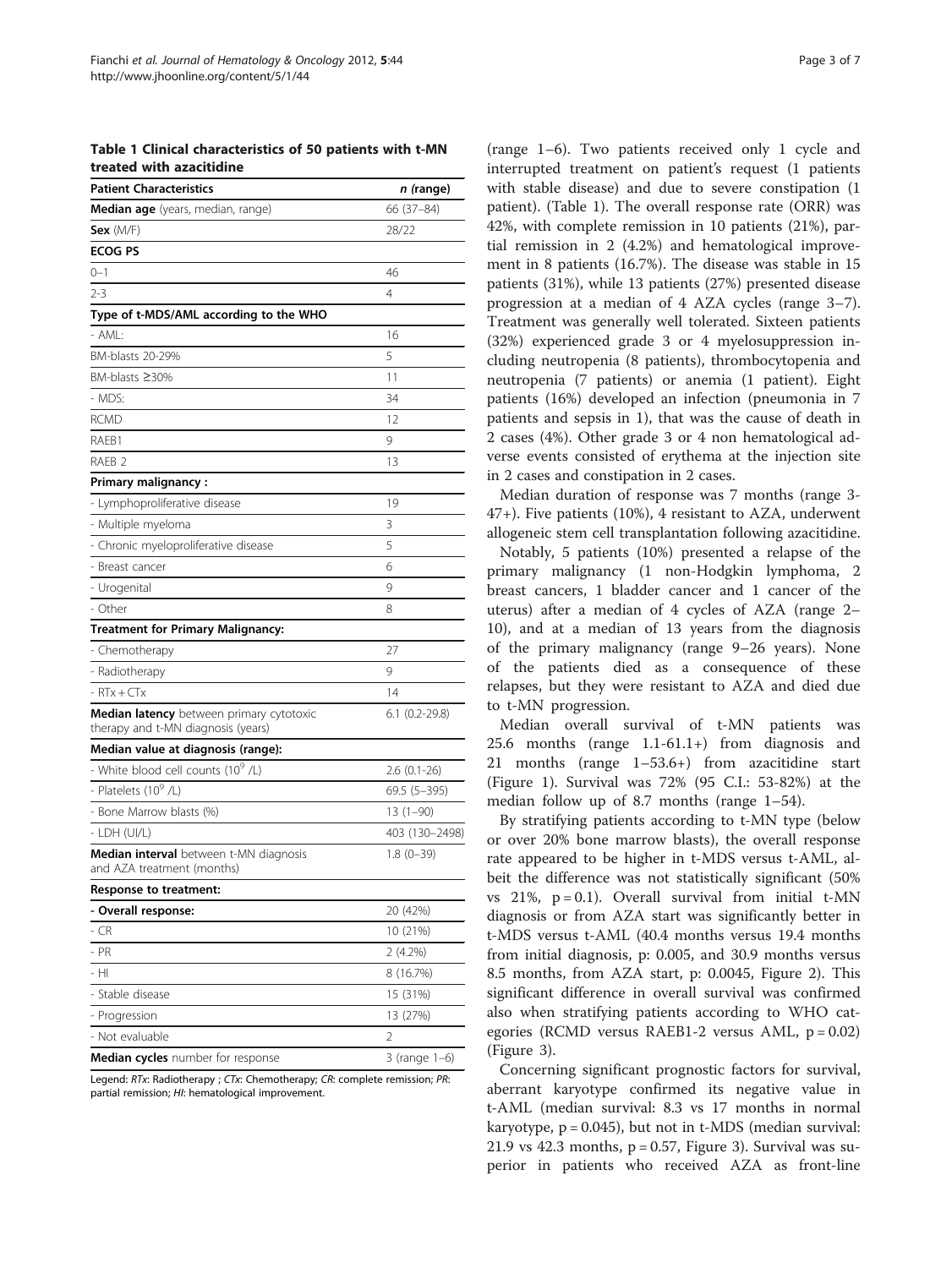<span id="page-3-0"></span>

treatment, compared to patients who received other cytotoxic drugs to treat t-MN prior to AZA ( $p = 0.0001$ , Table [2\)](#page-4-0). No survival differences were observed when stratifying patients according to the type of previous

malignancy, time between treatment of the primary malignancy and development of t-MN, time between t-MN diagnosis and AZA start, comorbidity index (HCT-CI) [[19\]](#page-6-0) peripheral blood counts, IPSS score in MDS,



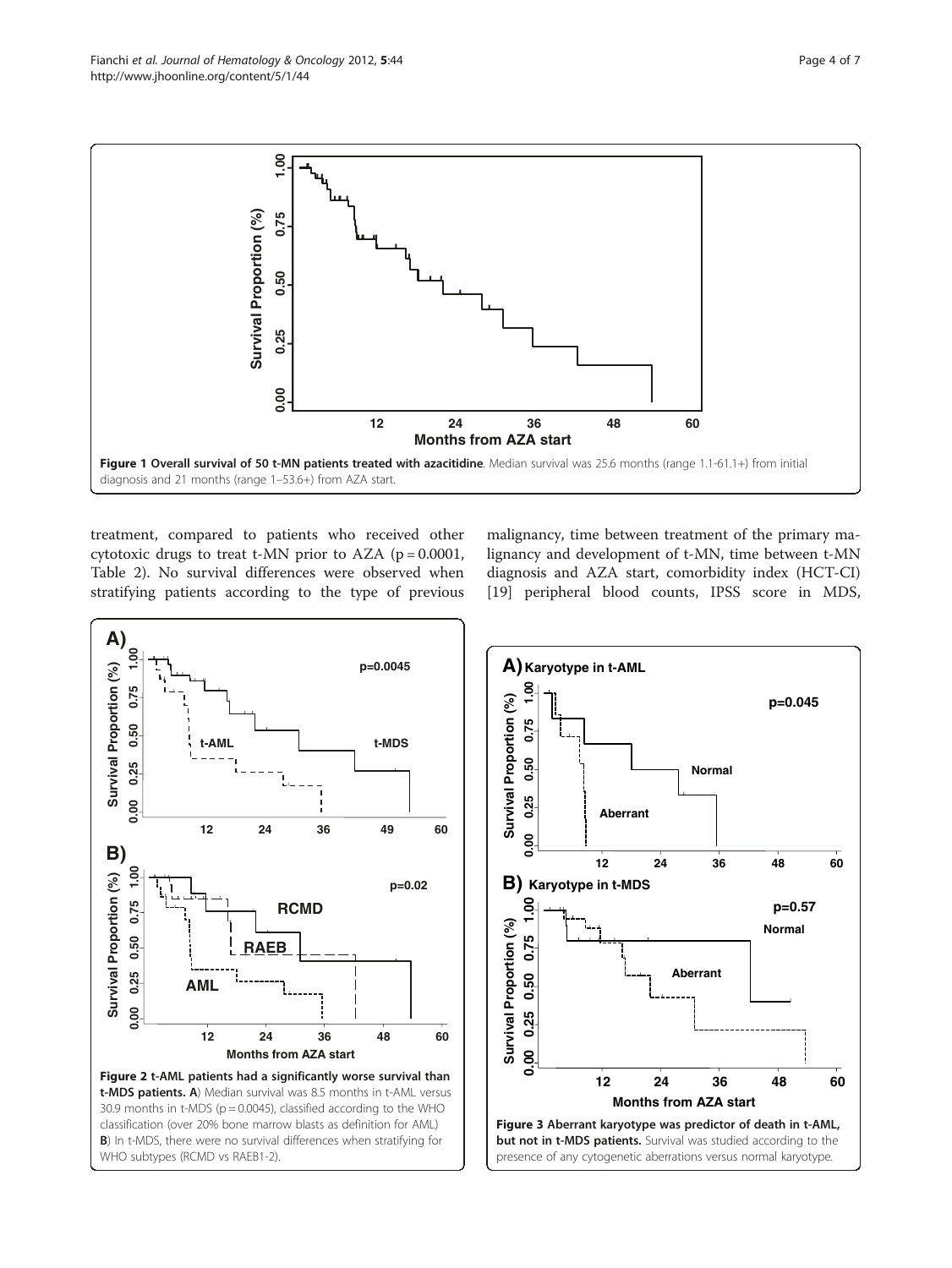<span id="page-4-0"></span>

|  | Table 2 Prognostic factors for overall survival |  |  |  |  |
|--|-------------------------------------------------|--|--|--|--|
|--|-------------------------------------------------|--|--|--|--|

|                               | (n)            | Patients Number of Median OS p<br>responders <sup>§</sup> (months) |       |         |
|-------------------------------|----------------|--------------------------------------------------------------------|-------|---------|
| Age                           |                |                                                                    |       |         |
| $\leq$ 65 years               | 24             | 10                                                                 | 21.9  | 0.85    |
| > 65 years                    | 26             | 10                                                                 | 24.5  |         |
| <b>Primary Malignancy</b>     |                |                                                                    |       |         |
| Hematological                 | 27             | 12                                                                 | 11.67 | 0.83    |
| Solid                         | 23             | 8                                                                  | 17.97 |         |
| azacitidine dose              |                |                                                                    |       |         |
| 75 mg/smq/7 days              | 36             | 12                                                                 | 16.7  | 0.31    |
| 100 mg/day 10 days            | 4              | 3                                                                  | 14.2  |         |
| 100 mg/day 5 or 7 days        | 10             | 5                                                                  | 16.2  |         |
| <b>WHO diagnosis</b>          |                |                                                                    |       |         |
| <b>RCMD</b>                   | 12             | 9                                                                  | 30.9  |         |
| RAEB 1/2                      | 22             | 7                                                                  | 16.8  | 0.02    |
| AML                           | 16             | 4                                                                  | 8.5   |         |
| Karyotype                     |                |                                                                    |       |         |
| Normal                        | 8              | 8                                                                  | 27.7  |         |
| Single or double abnormality  | 9              | 3                                                                  | 11.6  | $0.66*$ |
| Complex                       | 20             | 9                                                                  | 16.2  |         |
| Chromosome 7 abnormalities    |                |                                                                    |       |         |
| Yes                           | 14             | 8                                                                  | 11.63 | 0.72    |
| No                            | 33             | 12                                                                 | 17.96 |         |
| <b>Transfusion dependence</b> |                |                                                                    |       |         |
| Yes                           | 26             | 10                                                                 | 11.6  | 0.38    |
| No                            | 24             | 10                                                                 | 21.9  |         |
| <b>Previous Treatment</b>     |                |                                                                    |       |         |
| No pre-treatment              | 40             | 17                                                                 | 27.7  | 0.0001  |
| ESA                           | 4              | 2                                                                  | 16.2  |         |
| Hydroxyurea                   | $\overline{2}$ | 1                                                                  | 9.5   |         |
| Conventional Chemotherapy     | $\overline{4}$ | 0                                                                  | 5.4   |         |
| HCT-CI <sup>#</sup>           |                |                                                                    |       |         |
| $0 - 2$                       | 5              | 0                                                                  | 8.8   |         |
| 3                             | 19             | 6                                                                  | 8.5   | 0.2     |
| $\overline{4}$                | 6              | $\overline{4}$                                                     | 53.7  |         |
| >5                            | 9              | 4                                                                  | 16.2  |         |

\* The difference in overall survival between normal and aberrant karyotype was however statistically significant restricting the analysis to t-AML patients (Figure [3A\)](#page-3-0).

 $\frac{8}{3}$  Number of patients achieving CR, PR or HI;  $^{\#}$  HCT-CI data were available for 39 patients.

transfusion-dependence or AZA dose (Table 2). The multivariate analysis confirmed the significant negative prognostic value of bone marrow blast over 20%, and karyotype (Table 3).

# **Discussion**

Prognosis of patients with therapy-related myeloid neoplasms treated with conventional chemotherapy is poor, with lower remission rates and shorter remission duration than in de novo AML. Furthermore, t-MN display high levels of DNA methylation [[6](#page-5-0)[-9](#page-6-0)] and high frequency of monosomal karyotype, including complete or partial deletions of chromosome 5 or 7 [[5,](#page-5-0)[10,20\]](#page-6-0).

The biological features and the unsatisfactory results of standard chemotherapy provided the rationale for our retrospective study on the role of azacitidine in t-MN. We observed 42% overall response rate and a median overall survival of 21 months. The outcome of our AZA-treated t-MN patients is similar to results obtained in de novo high-risk MDS treated with AZA at standard doses [\[14,21\]](#page-6-0) and also favorably compares to conventional therapy in t-MN [[10](#page-6-0),[12](#page-6-0)]. In a recently published study by Kayser et al.. on 200 selected t-AML patients included in 6 prospective German-Austrian multi-center trials, complete response to standard induction therapy was 63% in t-AML, with a median overall survival of about 15 months [[5\]](#page-5-0). There are only few data on AZA efficacy in t-MN. Seventy-four t-MDS were included in a large cohort of 282 high-risk MDS treated with AZA [[15\]](#page-6-0). ORR was 43% for the whole patient cohort, but therapy-related forms had a shorter survival (median 9.2 months versus 15.3 months in de novo MDS,  $p = 0.002$  [\[15\]](#page-6-0).

In our study, AZA efficacy was particularly evident in t-MDS, who had a significantly better overall survival than t-AML patients. This was true also considering WHO subgroups, with significantly different overall survival in refractory cytopenia with multilineage dysplasia (RCMD), versus RAEB-1 and −2, versus AML. These data, confirm the role of WHO subgroups in therapyrelated as in de novo-MDS [\[22,23](#page-6-0)].

Although karyotype maintains its prognostic value in t-AML, survival of t-AML patients within the same cytogenetic risk group is generally shorter than that of patients with de novo AML [\[24\]](#page-6-0). Karyotype prognostic groups differ between MDS and AML. Due to the limited number of patients, especially those with a favorable karyotype, we grouped patients according to the type of t-MN and presence of any chromosomal abnormalities. As a result, our t-AML patients with aberrant karyotype (including chromosome 7 alterations in 30% of cases) had a significantly shorter survival than patients with a normal karyotype. Also, patients treated with AZA front-line had a significantly better outcome than patients who received previous cytotoxic drugs to treat

| Table 3 Multivariate analysis for overall survival |  |  |  |  |
|----------------------------------------------------|--|--|--|--|
|----------------------------------------------------|--|--|--|--|

|                                    | <b>Hazard Ratio</b> | D | 95% C.I.              |
|------------------------------------|---------------------|---|-----------------------|
| WHO type (t-AML vs t-MDS)          | 349                 |   | $0.03$ 1.17-10.46     |
| Karyotype (aberrant versus normal) | 22                  |   | $0.015$ $0.75 - 6.58$ |
| Front-line AZA (no vs yes)         | 345                 |   | 0.08 0.87-13.62       |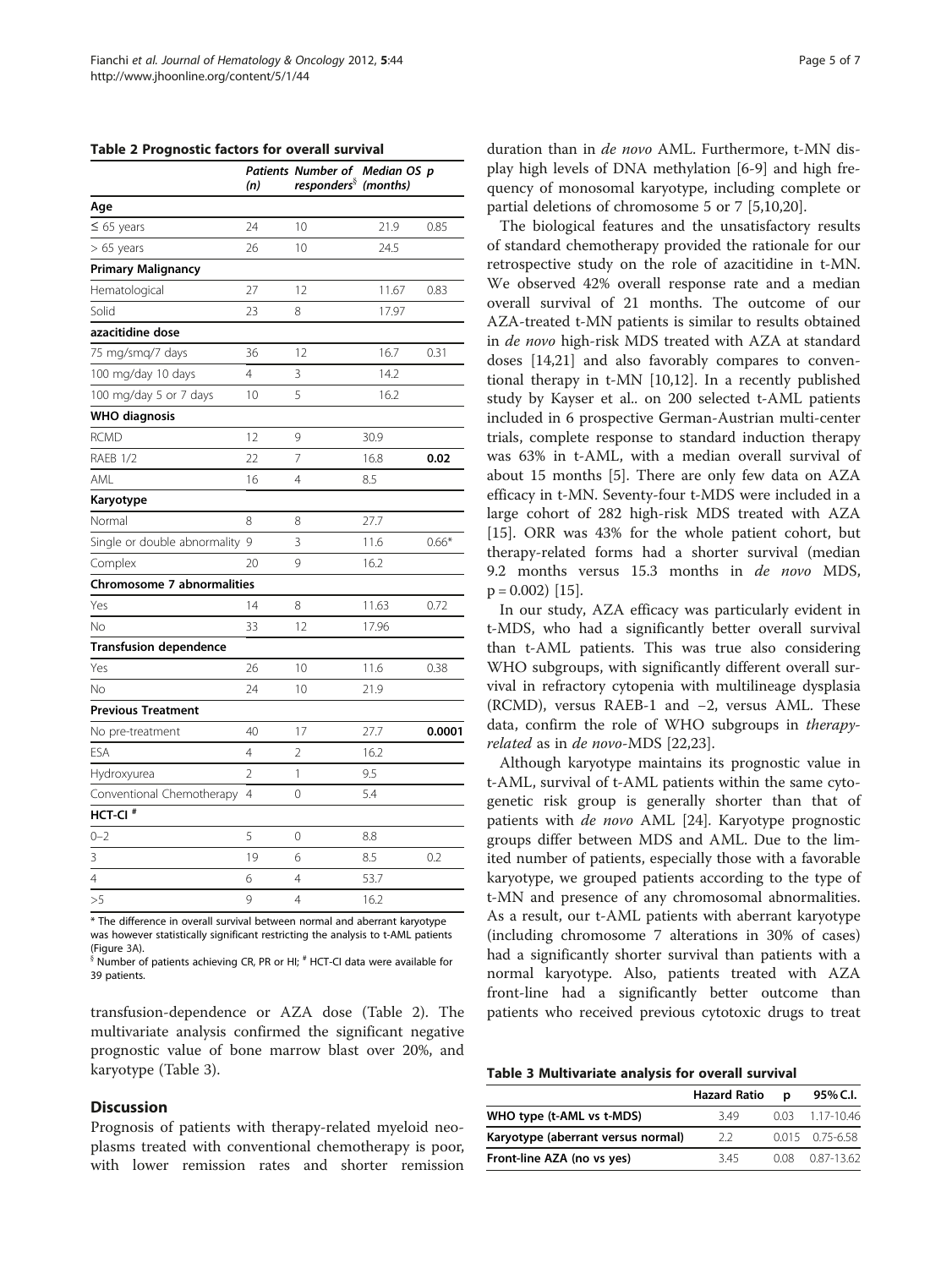<span id="page-5-0"></span>t-MN. In the same line, normal karyotype, bone marrow blast counts below 15% and no previous treatment with low-dose cytosine-arabinoside independently predicted better response to AZA in higher risk MDS [[15\]](#page-6-0). It is also possible that patients treated with cytoreductive chemotherapy had a more aggressive t-MN disease, and thus were less likely to respond to azacitidine when used in second line.

In our series 5 patients had a chronic myeloproliferative disease as previous neoplasm. The inclusion of these disorders into the list of primary malignancies is debated due to possibility that the AML transformation might represent a natural evolution of disease. The exposure to cytotoxic agents however could hasten or induce this transformation as also suggested by an increased risk of AML in patients who were treated with radioactive phosphorus or chlorambucil in the Polycytemia Vera Study Group trial [[25\]](#page-6-0).

Five of fifty patients had a relapse of the previous malignancy during treatment with AZA after a median of 4 cycles, and at a median of 13 years from the diagnosis of the primary malignancy. This observation should be at least a warning to include re-evaluation and monitoring of disease activity of the primary malignancy in future studies on t-MN treatment. There are only very limited data in the literature. More than 20 years ago, Carr et al. reported a higher incidence of testicular tumors after prolonged treatment with AZA in a rat model with an already high spontaneous tumor rate [\[26\]](#page-6-0). Itzykson et al did not report any relapse of the primary tumor in 74 t-MDS patients treated with a median of six AZA cycles [\[15\]](#page-6-0). On the other hand, AZA efficacy has been reported in solid tumors and lymphoproliferative diseases [\[27,28\]](#page-6-0). Our group has recently reported a patient with Hodgkin lymphoma and a t-MDS, who achieved complete response of MDS and HL following AZA treatment [\[29\]](#page-6-0).

In conclusion, our data indicate effectiveness of upfront AZA in t-MN, and are particularly encouraging in the setting of t-MDS. Blasts and karyotype maintain their important prognostic role for t-MN also in the azacitidine era. As there is no accepted standard treatment for patients with t-MN, other treatment approaches in the same time period of our study varied from supportive care only to low-dose cytarabine, gemtuzumabozogamicin in combination with G-CSF and cytarabine, standard induction chemotherapy and front-line allogeneic bone marrow transplantation [[30](#page-6-0)]. Only about 25% of t-MN patients registered in 4 of the participating centers were treated with azacitidine. These data will help to design prospective studies for t-MN to address efficacy and risks of AZA treatment, in particular as a less toxic "bridging" therapy to a curative treatment approach as allogeneic transplantation.

#### Competing interests

The following authors declared a conflict of interest with Celgene: Honoraria: C.F., A.A.S., G.L., M.T.V.; Consultancy: A.L., E.O., P.M.

#### Authors' contribution

LF collected and analyzed patients' data, and wrote the manuscript.

- MC collected and analyzed patients' data.
- ML collected and analyzed patients' data.

GG collected and analyzed patients' data, and revised the manuscript. MB collected and analyzed patients' data, and revised the manuscript. AL collected and analyzed patients' data, and revised the manuscript. CF collected and analyzed patients' data, and revised the manuscript. VS collected and analyzed patients' data, and revised the manuscript. PM collected and analyzed patients' data, and revised the manuscript. ENO collected and analyzed patients' data.

PL collected and analyzed patients' data.

AAS collected and analyzed patients' data.

FD collected and analyzed patients' data.

SH collected and analyzed patients' data, and revised the manuscript. LP collected and analyzed patients' data.

GL collected and analyzed patients' data, and revised the manuscript.

MTV analyzed patients' data, and wrote the manuscript. All authors read and approved the final manuscript.

#### Acknowledgements

This work was supported by grants from Associazione Italiana Ricerca sul Cancro (A.I.R.C.) and FIRB (RBAP11TF7Z).

#### Author details

<sup>1</sup>Istituto di Ematologia, Università Cattolica del Sacro Cuore, 00168, Roma, Italy. <sup>2</sup> Ematologia, Dipartimento di Medicina Traslazionale, Università del Piemonte Orientale Amedeo Avogadro, Novara, Italy. <sup>3</sup>Ematologia, Università La Sapienza, Roma, Italy. <sup>4</sup>Ospedale di Alessandria, Alessandria, Italy.<br><sup>5</sup>Universita<sup>l</sup> di Belgana, Belgana, Italy. <sup>6</sup>Ematelogia Firenzo, Firenzo. <sup>5</sup>Universita' di Bologna, Bologna, Italy. <sup>6</sup>Ematologia Firenze, Firenze, Italy.<br><sup>7</sup>Dipartimente Once Ematologica IPCCS, Contre di Piferimente Oncelee Dipartimento Onco-Ematologico, IRCCS, Centro di Riferimento Oncologico della Basilicata, Rionero in Vulture, Italy. <sup>8</sup>Azienda Ospedaliera Bianchi-Melacrino-Morelli, Reggio Calabria, Italy. <sup>9</sup>Ematologia Ancona, Ancona, Italy<br><sup>10</sup>Ospedale Sant'Andrea, Roma, Italy.

#### Received: 24 May 2012 Accepted: 19 July 2012 Published: 1 August 2012

#### References

- 1. Vardiman JW, Thiele J, Arber DA, Brunning RD, Borowitz MJ, Porwit A, Harris NL, Le Beau MM, Hellström-Lindberg E, Tefferi A, Bloomfield CD: The 2008 revision of the World Health Organization (WHO) classification of myeloid neoplasms and acute leukemia: rationale and important changes. Blood 2008, 114:937–951.
- 2. Leone G, Fianchi L, Voso MT: Therapy-related myeloid neoplasms. Curr Opin Oncol 2011, 23:672–680.
- 3. Mauritzson N, Albin M, Rylander L, Billström R, Ahlgren T, Mikoczy Z, Björk J, Strömberg U, Nilsson PG, Mitelman F, Hagmar L, Johansson B: Pooled analysis of clinical and cytogenetic features in treatment-related and de novo adult acute myeloid leukemia and myelodysplastic syndromes based on a consecutive series of 761 patients analyzed 1976–1993 and on 5098 unselected cases reported in the literature 1974–2001. Leukemia 2002, 16:2366–2378.
- 4. Stoddart A, McNerney ME, Bartom E, Bergerson R, Young DJ, Qian Z, Wang J, Fernald AA, Davis EM, Larson RA, White KP, Le Beau MM: Genetic pathways leading to therapy-related myeloid neoplasms. Mediterr J Hematol Infect Dis. 2011, 3:e2011019.
- 5. Kayser S, Döhner K, Krauter J, Köhne CH, Horst HA, Held G, von Lilienfeld-Toal M, Wilhelm S, Kündgen A, Götze K, Rummel M, Nachbaur D, Schlegelberger B, Göhring G, Späth D, Morlok C, Zucknick M, Ganser A, Döhner H, Schlenk RF: The impact of therapy-related acute myeloid leukemia (AML) on outcome in 2853 adult patients with newly diagnosed AML. Blood 2011, 117:2137–2145.
- 6. Christiansen DH, Andersen MK, Pedersen-Bjergaard J: Methylation of p15INK4B is common, is associated with deletion of genes on chromosome arm 7q and predicts a poor prognosis in therapy-related